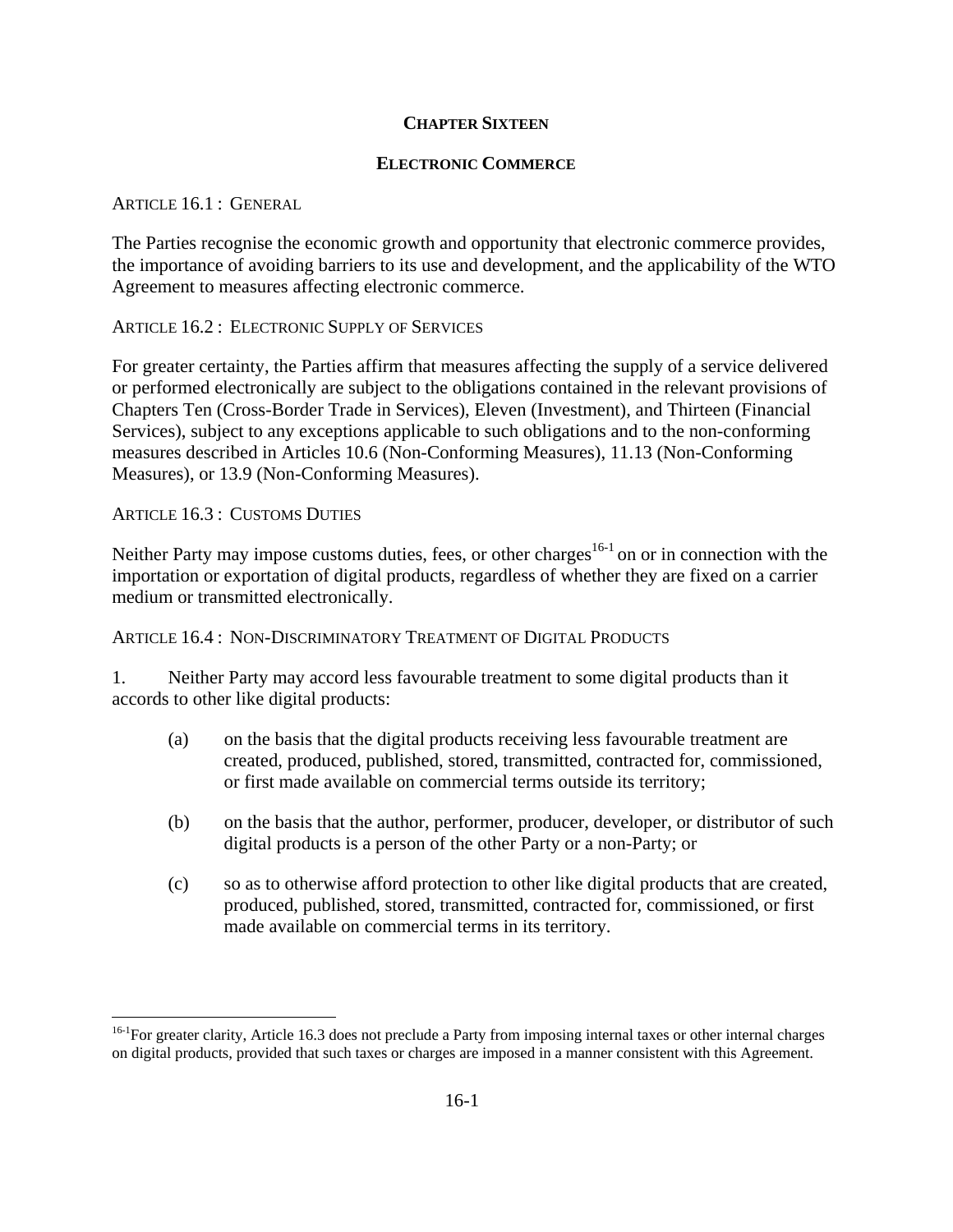- 2. Neither Party may accord less favourable treatment to digital products:<sup>16-2</sup>
	- (a) created, produced, published, stored, transmitted, contracted for, commissioned, or first made available on commercial terms in the territory of the other Party than it accords to like digital products created, produced, published, stored, transmitted, contracted for, commissioned, or first made available on commercial terms in the territory of a non-Party, or
	- (b) whose author, performer, producer, developer, or distributor is a person of the other Party than it accords to like digital products whose author, performer, producer, developer, or distributor is a person of a non-Party.
- 3. Paragraphs 1 and 2 do not apply to:
	- (a) non-conforming measures adopted or maintained in accordance with Articles 10.6, 11.13, or 13.9;
	- (b) the extent that they are inconsistent with Chapter Seventeen (Intellectual Property Rights);
	- (c) subsidies or grants that a Party provides to a service or service supplier, including government-supported loans, guarantees, and insurance; and
	- (d) services supplied in the exercise of governmental authority, as defined in Article 1.2.22 (Definitions).

4. For greater clarity, paragraphs 1 and 2 do not prevent a Party from adopting or maintaining measures, including measures in the audio-visual and broadcasting sectors, in accordance with its reservations to Chapters Ten and Eleven.

ARTICLE 16.5 : AUTHENTICATION AND DIGITAL CERTIFICATES

- 1. Neither Party may adopt or maintain legislation for electronic authentication that would
	- (a) prohibit parties to an electronic transaction from mutually determining the appropriate authentication methods for that transaction; or
	- (b) prevent parties from having the opportunity to prove in court that their electronic transaction complies with any legal requirements with respect to authentication.

<sup>1</sup> <sup>16-2</sup>Nothing in this Article shall be construed as affecting the Parties' rights and obligations with respect to each other under Article 4 of the TRIPS Agreement.